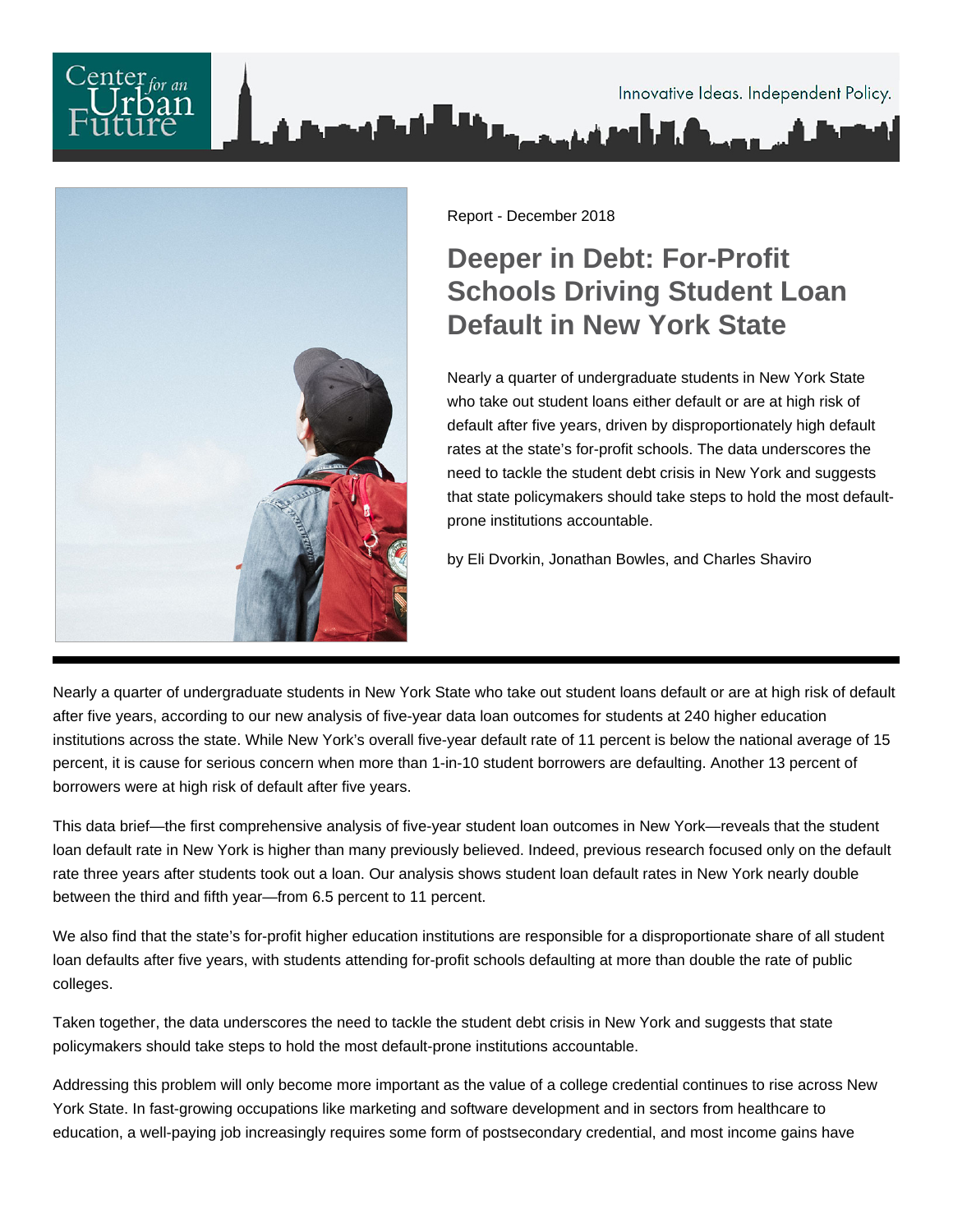accrued to workers with at least a bachelor's degree. But while so many striving New Yorkers feel the pressure to pursue an education at any cost, too many of these students are seeing their dreams of a middle-class life derailed by debilitating debt.

The data shows that outcomes at the state's for-profit higher education institutions are particular cause for concern. Although just 6 percent of all undergraduate students in New York attended for-profit schools during the period of our analysis, these schools accounted for 41 percent of all student loan defaults after five years. There continue to be a number of reputable forprofit institutions across the state that provide significant value to student. However, more students at for-profit schools defaulted after five years than did public college students—even though public colleges in New York enroll almost ten times as many students as for-profit institutions.

This report analyzes data from the U.S. Department of Education on the outcomes of New York's federal student loan borrowers who entered repayment in 2012, covering the period from 2012 to 2016.

#### [Download the full policy brief \(PDF\)](https://nycfuture.org/pdf/CUF_Deeper_in_Debt_Student_Loan_Default_Data_Brief.pdf)

Our major findings include the following:

- Between 2014 and 2016, the number of New York student loan borrowers in default rose from 21,118 (6.5 percent of all borrowers) to 35,972, (11 percent). Another 13 percent of borrowers were at high risk of default after five years.
- In total, nearly one-quarter (24 percent) of New York's student loan borrowers were facing serious financial struggles to repay or had already defaulted after five years.
- The for-profit higher education sector is driving student loan defaults in New York. After five years, 27 percent of student loan borrowers who attended for-profit institutions defaulted, compared to 12 percent of students who attended SUNY or CUNY colleges and 5 percent of students who attended private non-profit colleges.<sup>1</sup>
- The for-profit higher education sector accounts for 6 percent of all undergraduate students in New York and 17 percent of student loan borrowers—but 41 percent of borrowers who defaulted after five years. More for-profit students defaulted after five years than public college students, even though public colleges in New York enroll almost ten times as many students as for-profit institutions.
- Twenty-one New York State higher education institutions had a five-year default rate of 30 percent or higher. All were for-profit institutions. Thirteen of the 21 high-default-rate schools subsequently shut down.
- Of the 21 schools with a five-year default rate of 30 percent or higher, six were Manhattan, four in Queens (4) and four on Long Island. The other "high-default-rate" schools were in Albany (1), Binghamton (1), Buffalo (1), Elmira (1), Liverpool (1), Oswego (1), and Rochester (1).
- Of the 72 schools with a five-year default rate of 20 percent or higher, 11 were in Manhattan, 10 in Queens, and 9 on Long Island. The other locations with the most institutions with at least a 20 percent default rate were: Albany (with four schools), Rochester (4), Brooklyn (2), Buffalo (2), Elmira (2), Liverpool (2), Schenectady (2), Utica (2), West Seneca (2), and White Plains (2).
- New York's five-year student loan default rate of 11 percent is below the national average of 15 percent. Default rates for nonprofit and public institutions were lower (5 percent and 12 percent in New York, versus 9 percent and 14 percent nationally), while for-profit default rates were even higher (27 percent in New York, versus 25 percent nationally).
- After three years, just one of New York's higher education institutions had a default rate above the U.S. Department of Education's threshold for losing access to financial aid. After five years, 21 schools (6 percent) exceeded the limit.
- In the fifth year, 21 schools have default rates at 30 percent or higher. Three schools have default rates over 40 percent, and one of those schools has a default rate over 50 percent.
- All of the "high-default-rate" institutions in the state are for-profit schools. Seven mainly offer associate degrees, while the other 14 mainly offer certificates. The largest institution is Bryant & Stratton-Buffalo (30 percent). The school with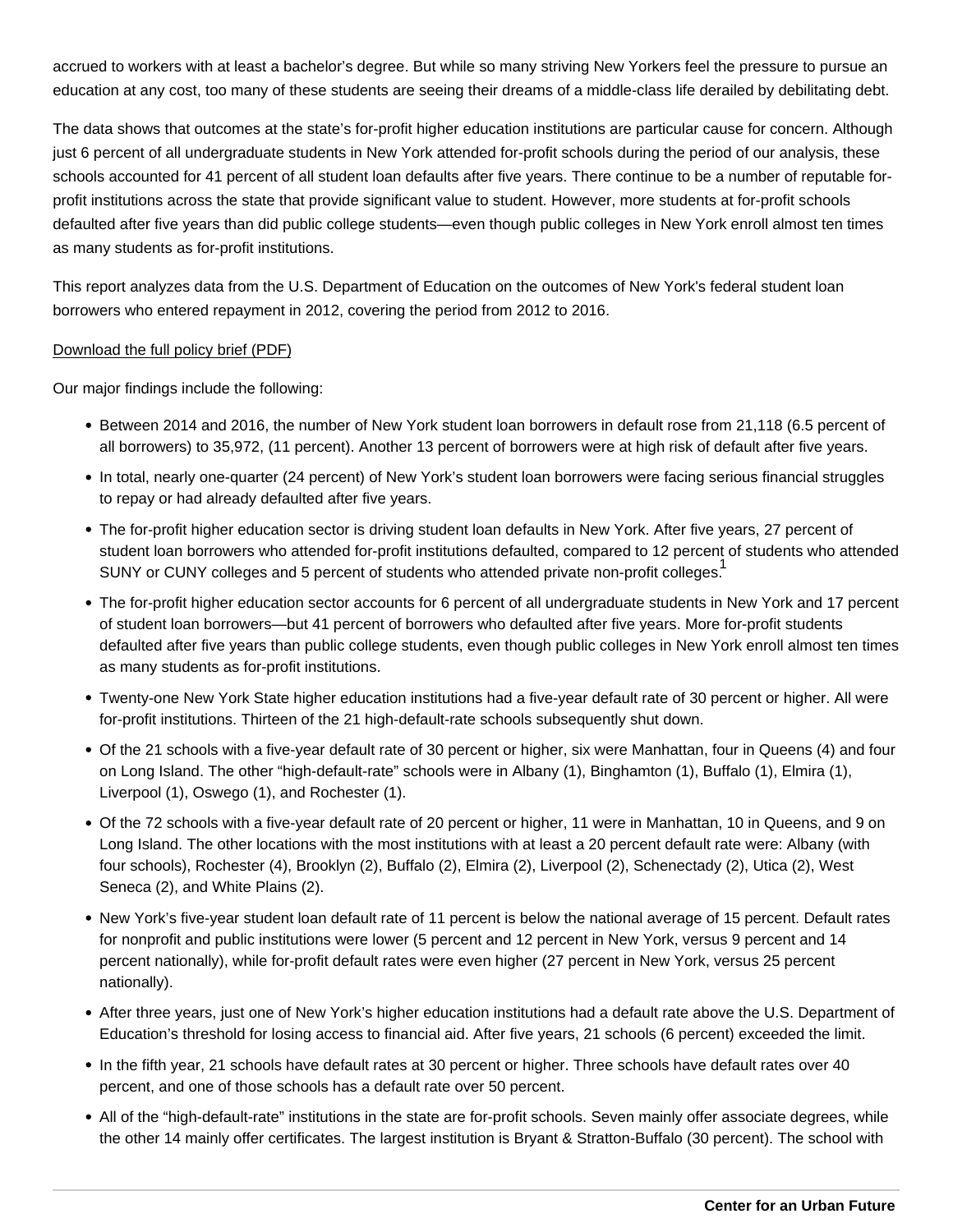the highest five-year default rate is New Life Business Institute (51 percent), which is not a degree-granting institution.

- Thirteen of the 21 high-default-rate institutions subsequently closed, suggesting that five-year default rates above 30 percent may serve as a leading indicator for other issues of concern. In addition, the closure of the schools may have worsened default rates by reducing the credibility of their credentials and eliminating career services support.
- At Year Five, 36 institutions have default rates below 5 percent, led by Cornell University with a five-year default rate of 1.1 percent. Of these low-default institutions, 26 were private non-profit schools and the other 10 were public schools.
- Only two for-profit institutions had a five-year default rate below 10 percent: the School for Visual Arts (6 percent) and the Institute for Culinary Education (8 percent).

This new data brief by the Center for an Urban Future builds on a thought-provoking 2018 [report](https://www.americanprogress.org/issues/education-postsecondary/news/2018/08/30/457302/cost-insufficient-student-loan-accountability/) by the Center for American Progress (CAP), which analyzed new data from the U.S. Department of Education to examine five-year default rates for students nationwide.<sup>2</sup> We used CAP's student loan default database to examine the five-year student loan outcomes of students in New York.<sup>3</sup>

Other key findings of our New York analysis include:

Student loan defaults rose sharply between 2014 (Year Three) and 2016 (Year Five).

- In 2011, 324,825 students entered repayment in New York.
- After three years, 6.5 percent of New York student loan borrowers (21,118) had defaulted. After five years, 11 percent of borrowers (35,972) had defaulted.
- After three years, only one institution (0.3 percent of all schools in the sample) had a default rate over 30 percent, the threshold at which a higher education institution can lose eligibility to receive federal grants and loans. After five years, 21 institutions (6 percent) had a default rate of 30 percent or higher.
- The New York rate of student loan default (11 percent) was lower than the national rate of 15 percent. The share of schools with a high default rate (6 percent) was also lower than the national rate of 13 percent.

For-profit higher education institutions play a disproportionate role in student loan defaults, especially after Year Three.

- Only a small fraction of New York's undergraduate students attend for-profit institutions: as of 2017, the for-profit sector enrolled 59,540 undergraduate students, 6 percent of all New York students.
- For-profit institutions play a much larger role in borrowing and default. One in six student loan borrowers (17 percent) attended a for-profit school. After three years, one in three defaulters (34 percent) were former for-profit students. After five years, 41 percent of student loan defaulters were former for-profit students. Only 40 percent of defaulters had attended a public college, even though CUNY and SUNY collectively enroll 58 percent of all undergraduate students in New York.
- Between Year Three and Year Five, more than half (52 percent) of the 14,854 New York students who defaulted were former for-profit students, more defaulters than at all public colleges combined.
- At Year Five, an additional 19 percent of student loan borrowers from the for-profit sector were at risk of default, compared to 13 percent of students from the public sector and 10 percent of students from the private non-profit sector.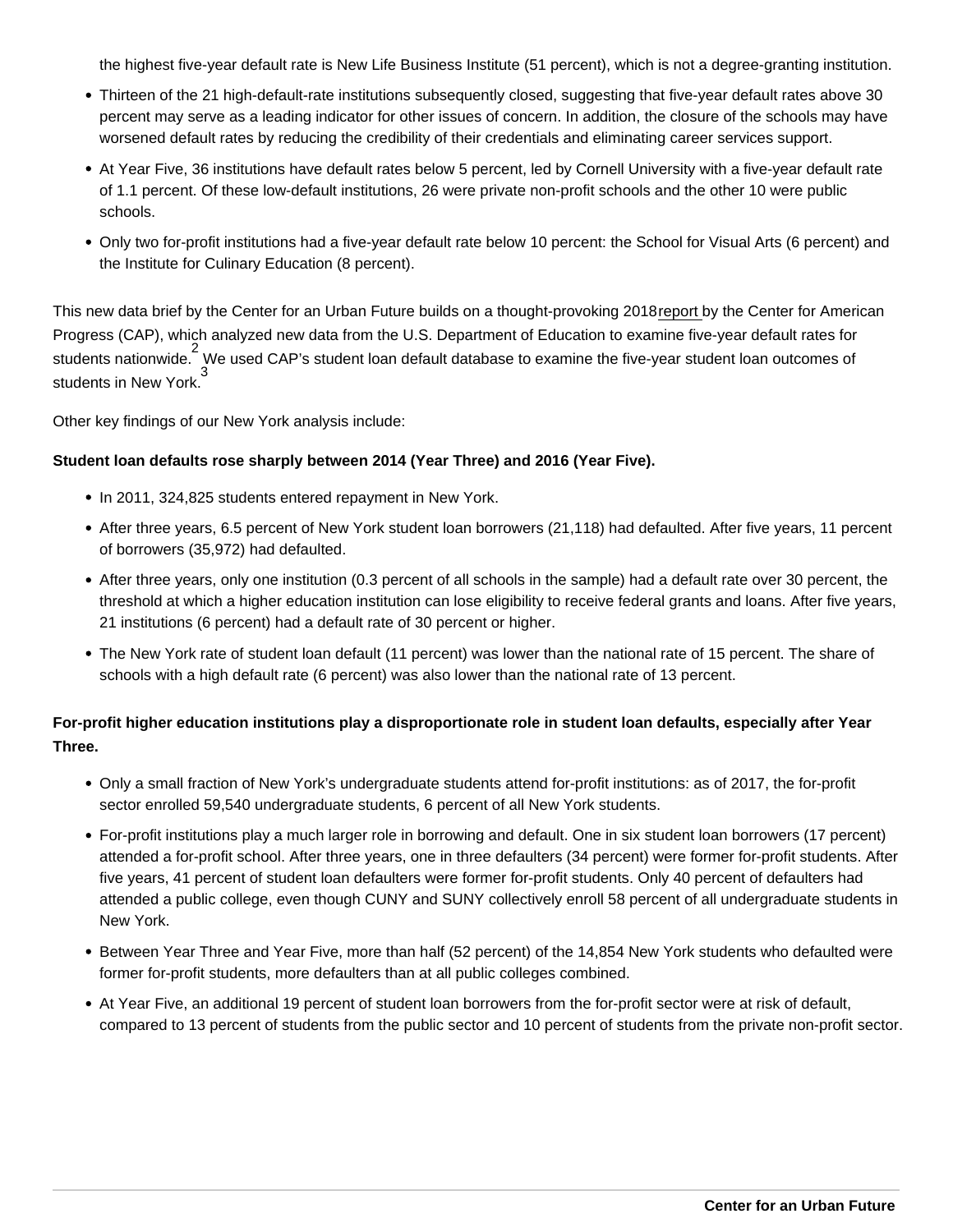# Student Loan Default Rates in New York, 2014 and 2016

| Sector            | Size of<br><b>Borrower</b><br>Cohort | Share of<br>Entire<br><b>Borrower</b><br>Cohort | Number of<br><b>Defaults</b><br>After 3<br>Years<br>(2014) | Sector's 3-<br>Year Share<br>of Total<br><b>Defaults</b> | Number of<br><b>Defaults</b><br>After 5<br>Years<br>(2016) | 5-Year<br>Default<br>Rate | Sector's 5-<br>Year Share<br>of All<br><b>Defaults</b> |
|-------------------|--------------------------------------|-------------------------------------------------|------------------------------------------------------------|----------------------------------------------------------|------------------------------------------------------------|---------------------------|--------------------------------------------------------|
| <b>Non Profit</b> | 144,892                              | 45%                                             | 3.639                                                      | 17%                                                      | 6,693                                                      | 5%                        | 19%                                                    |
| <b>For-Profit</b> | 55,355                               | 17%                                             | 7.141                                                      | 34%                                                      | 14,873                                                     | 27%                       | 41%                                                    |
| Public            | 124.578                              | 38%                                             | 10.338                                                     | 49%                                                      | 14.406                                                     | 12%                       | 40%                                                    |
| Total             | 324,825                              | 100%                                            | 21,118                                                     | 100.00%                                                  | 35.972                                                     | 11%                       | 100%                                                   |

Source: Center for an Urban Future analysis of U.S. Department of Education data, tabulated by Center for American Progress



# Three-Year & Five-Year Default Rates by Sector

Source: Center for an Urban Future analysis of U.S. Department of Education data, tabulated by Center for American Progress

## **The number of at-risk borrowers declined as defaults rose.**

- In Year Three, 20.5 percent of borrowers were at risk of default. By Year Five, the number of at-risk borrowers dropped to 13 percent as the number in default rose.
- In Year Three, 27 percent of all student loan borrowers were either in default or at risk of default. As of Year Five, 24 percent of borrowers were in default or at-risk.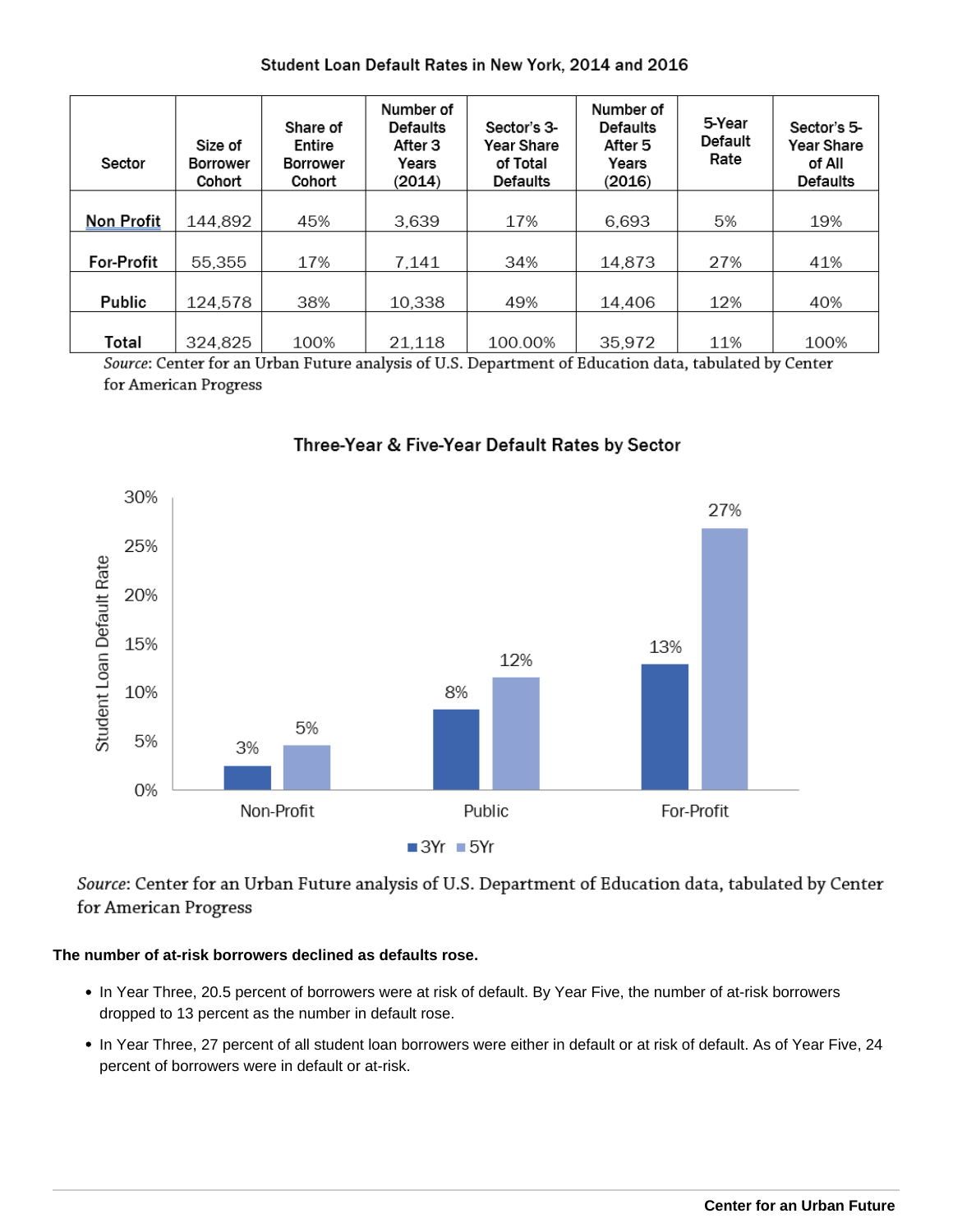

New York Student Loan Borrowers in Default and At-Risk at Three Years and Five Years

Source: Center for an Urban Future analysis of U.S. Department of Education data, tabulated by Center for American Progress

## **Individual institutions with high and low default rates vary by ownership sector.**

- At Year Five, 21 institutions have default rates at 30 percent or higher. Three schools have default rates over 40 percent, and one of those schools has a default rate over 50 percent.
- All "high-default-rate" schools are for-profit institutions. Seven mainly offer associate degrees, while the other 14 mainly offer certificates. The largest college is Bryant & Stratton-Buffalo (30 percent). The institution with the highest five-year default rate is New Life Business Institute (51 percent).
- Thirteen of the 21 high-default-rate schools subsequently closed, suggesting that five-year default rates above 30 percent may serve as a leading indicator for other issues of concern. In addition, the closure of the schools may have worsened default rates by reducing the credibility of their credentials and eliminating career services support.
- At Year Five, 36 institutions have default rates below 5 percent, led by Cornell University with a five-year default rate of 1.1 percent. Of these low-default colleges, 26 were private non-profit institutions and the other 10 were public colleges.
- Only two for-profit institutions had a five-year default rate below 10 percent: the School of Visual Arts (6 percent) and the Institute for Culinary Education (8 percent).

| New York State Institutions With Five-Year Student Loan Default Rate Above 30 Percent |                                                 |                          |             |                     |                |            |  |
|---------------------------------------------------------------------------------------|-------------------------------------------------|--------------------------|-------------|---------------------|----------------|------------|--|
|                                                                                       | Institution                                     | Main<br>Credential       | Location    | Cohort Size Default | $5-Yr$<br>Rate | Closed?    |  |
|                                                                                       | NEW LIFE<br><b>BUSINESS</b><br><b>INSTITUTE</b> | FOR-PROFIT<br>$<$ 2-YEAR | JAMAICA, NY | 234                 | 51%            | <b>YES</b> |  |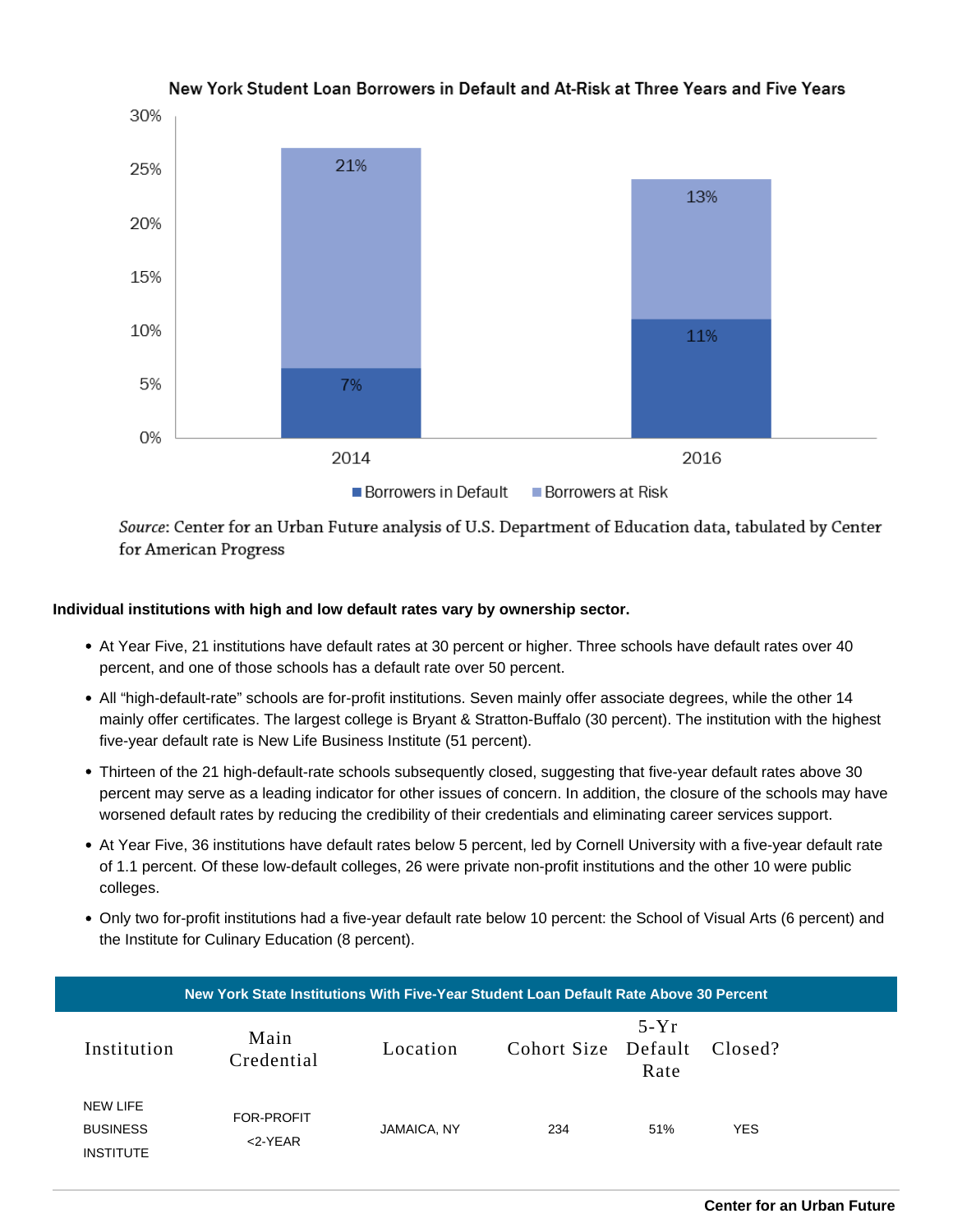| Institution                                                             | Main<br>Credential             | Location                       | Cohort Size | $5-Yr$<br>Default<br>Rate | Closed?    |  |
|-------------------------------------------------------------------------|--------------------------------|--------------------------------|-------------|---------------------------|------------|--|
| <b>BERK TRADE</b><br><b>AND BUSINESS</b><br><b>SCHOOL</b>               | FOR-PROFIT<br>$<$ 2-YEAR       | <b>LONG ISLAND</b><br>CITY, NY | 146         | 45%                       | NO         |  |
| <b>APEX</b><br><b>TECHNICAL</b><br><b>SCHOOL</b>                        | FOR-PROFIT<br><2-YEAR          | <b>LONG ISLAND</b><br>CITY, NY | 1,599       | 44%                       | NO.        |  |
| CAREER<br><b>INSTITUTE OF</b><br><b>HEALTH AND</b><br><b>TECHNOLOGY</b> | <b>FOR-PROFIT</b><br><2-YEAR   | <b>GARDEN CITY, NY</b>         | 721         | 39%                       | <b>YES</b> |  |
| <b>EVEREST</b><br><b>INSTITUTE-</b><br><b>ROCHESTER</b>                 | FOR-PROFIT<br><b>ASSOCIATE</b> | ROCHESTER, NY                  | 1,394       | 37%                       | <b>YES</b> |  |
| <b>NEW YORK</b><br><b>AUTOMOTIVE</b><br>AND DIESEL<br><b>INSTITUTE</b>  | FOR-PROFIT<br><2-YEAR          | JAMAICA, NY                    | 328         | 37%                       | NO         |  |
| <b>SUBURBAN</b><br><b>TECHNICAL</b><br><b>SCHOOL</b>                    | FOR-PROFIT<br>$<$ 2-YEAR       | HEMPSTEAD, NY                  | 461         | 37%                       | <b>YES</b> |  |
| <b>PHILLIPS</b><br><b>HAIRSTYLING</b><br><b>INSTITUTE</b>               | FOR-PROFIT<br><2-YEAR          | OSWEGO, NY                     | 78          | 35%                       | <b>YES</b> |  |
| <b>TECHNICAL</b><br>CAREER<br><b>INSTITUTES</b>                         | FOR-PROFIT<br><b>ASSOCIATE</b> | NEW YORK, NY                   | 3,300       | 34%                       | <b>YES</b> |  |
| <b>MICROPOWER</b><br>CAREER<br><b>INSTITUTE</b>                         | FOR-PROFIT<br><2-YEAR          | NEW YORK, NY                   | 248         | 34%                       | <b>YES</b> |  |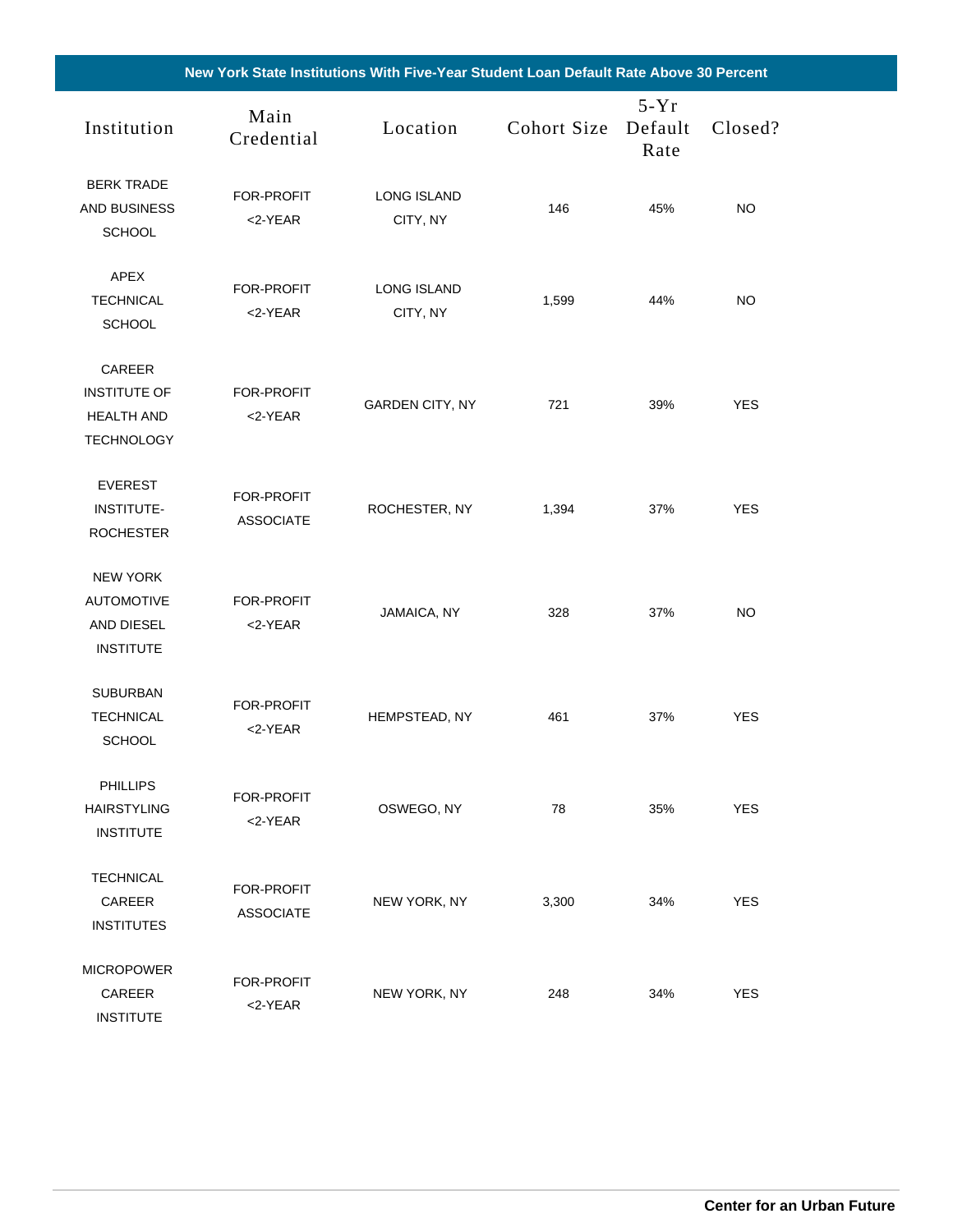| New York State Institutions With Five-Year Student Loan Default Rate Above 30 Percent                |                                |                       |             |                           |            |  |
|------------------------------------------------------------------------------------------------------|--------------------------------|-----------------------|-------------|---------------------------|------------|--|
| Institution                                                                                          | Main<br>Credential             | Location              | Cohort Size | $5-Yr$<br>Default<br>Rate | Closed?    |  |
| RIDLEY-LOWELL<br><b>BUSINESS &amp;</b><br><b>TECHNICAL</b><br><b>INSTITUTE-</b><br><b>BINGHAMTON</b> | FOR-PROFIT<br>$<$ 2-YEAR       | <b>BINGHAMTON, NY</b> | 171         | 33%                       | <b>NO</b>  |  |
| <b>STAR CAREER</b><br>ACADEMY-NEW<br><b>YORK</b>                                                     | FOR-PROFIT<br>$<$ 2-YEAR       | NEW YORK, NY          | 1,390       | 32%                       | <b>YES</b> |  |
| <b>SBI CAMPUS-AN</b><br><b>AFFILIATE OF</b><br>SANFORD-<br><b>BROWN</b>                              | FOR-PROFIT<br><b>ASSOCIATE</b> | MELVILLE, NY          | 1,011       | 32%                       | <b>YES</b> |  |
| <b>CULINARY</b><br><b>ACADEMY OF</b><br><b>LONG ISLAND</b>                                           | FOR-PROFIT<br>$<$ 2-YEAR       | SYOSSET, NY           | 1,868       | 32%                       | <b>YES</b> |  |
| <b>GLOBE</b><br><b>INSTITUTE OF</b><br><b>TECHNOLOGY</b>                                             | FOR-PROFIT<br><b>ASSOCIATE</b> | NEW YORK, NY          | 176         | 31%                       | <b>YES</b> |  |
| <b>ELMIRA</b><br><b>BUSINESS</b><br><b>INSTITUTE</b>                                                 | FOR-PROFIT<br><b>ASSOCIATE</b> | ELMIRA, NY            | 433         | 31%                       | <b>YES</b> |  |
| SAE INSTITUTE<br>OF<br>TECHNOLOGY-<br><b>NEW YORK</b>                                                | FOR-PROFIT<br>$<$ 2-YEAR       | NEW YORK, NY          | 134         | 31%                       | <b>NO</b>  |  |
| <b>BRYANT &amp;</b><br><b>STRATTON</b><br>COLLEGE-<br><b>BUFFALO</b>                                 | FOR-PROFIT<br><b>ASSOCIATE</b> | BUFFALO, NY           | 10,856      | 30%                       | NO         |  |
| <b>NEW SCHOOL</b><br>OF RADIO AND<br><b>TELEVISION</b>                                               | FOR-PROFIT<br><2-YEAR          | ALBANY, NY            | 69          | 30%                       | <b>NO</b>  |  |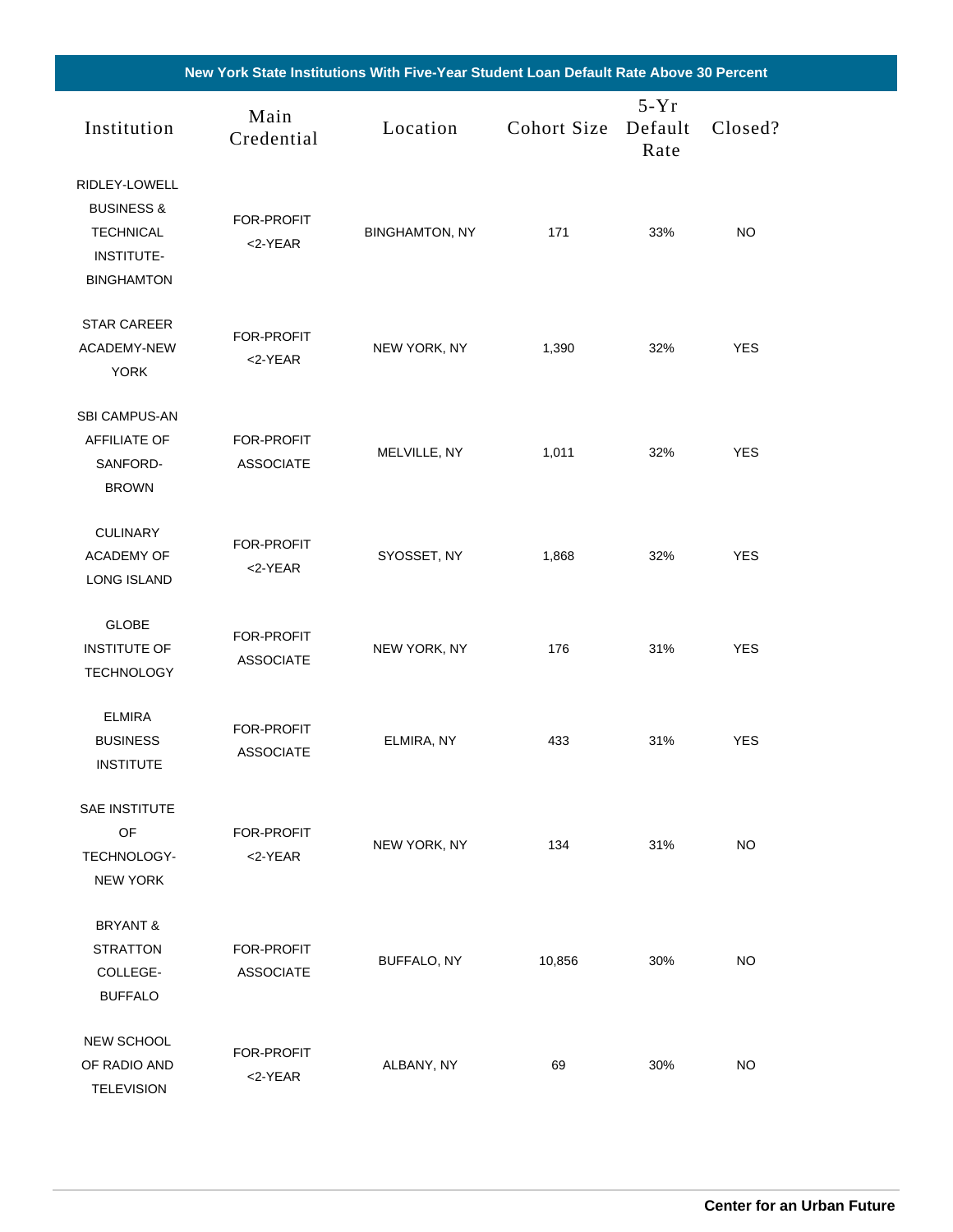New York State Institutions With Five-Year Student Loan Default Rate Above 30 Percent

| Institution                                                                                   | Main<br>Credential                    | Location      | Cohort Size Default Closed? | $5-Yr$<br>Rate |            |
|-----------------------------------------------------------------------------------------------|---------------------------------------|---------------|-----------------------------|----------------|------------|
| THE ART<br><b>INSTITUTE OF</b><br><b>NEW YORK CITY</b>                                        | <b>FOR-PROFIT</b><br><b>ASSOCIATE</b> | NEW YORK, NY  | 1,028                       | 30%            | <b>YES</b> |
| <b>NATIONAL</b><br><b>TRACTOR</b><br><b>TRAILER</b><br><b>SCHOOL INC-</b><br><b>LIVERPOOL</b> | <b>FOR-PROFIT</b><br>$<$ 2-YEAR       | LIVERPOOL, NY | 503                         | 30%            | <b>NO</b>  |
| Total                                                                                         |                                       |               | 26,148                      | 35%            |            |

Source: Center for an Urban Future analysis of U.S. Department of Education data, tabulated by Center for American Progress.

To address the student loan default crisis head-on, Governor Cuomo and the State Legislature will need to ensure that default-prone higher education institutions are held accountable and to direct tuition assistance dollars toward colleges that are better serving students. The first step is to identify colleges that rely on potentially unsustainable student debt, such as colleges at which more than half of students take out loans and graduates typically earn wages at or below the level of high school graduates. After identifying these colleges, the state should impose a heightened level of oversight, with mandatory state accreditation, a factual review of marketing and recruitment materials and practices, and conditions on eligibility for state Tuition Assistance Program grants, where applicable. However, many of the state's higher education institutions with the highest student default rates are not eligible for TAP funding, so policymakers should look at other mechanisms to hold institutions accountable, including the oversight authority of the State Department of Education's Bureau of Proprietary School Supervision and the State Division of Veterans' Affairs, which oversees education and training through G.I. Bill benefits. These safeguards can protect the interests of New York's students and taxpayers, while helping to incentivize better outcomes.

#### Methodology

The U.S. Department of Education shared data on student loan defaults and repayment activity from 2012 to 2016 with the Center for American Progress, which in turn posted the dataset [online.](https://cdn.americanprogress.org/content/uploads/2018/08/08-29-18_Five_year_repayment_rate_data.xls) The Center for an Urban Future extracted data on New York State for additional analysis. The data includes outcomes of all federal student loans that entered repayment in 2012 (that is, when the student left the higher education institution and became responsible for regular student loan payments), aggregated at the campus level. Year Three is used by the U.S. Department of Education to determine the Cohort Default Rate (CDR) and assess college eligibility to receive federal financial aid. Borrowers at risk of default ("at-risk borrowers") are defined as borrowers who are either more than 90 days delinquent on their loans or have not made any payments for reasons other than going back to school or serving in the military. The database includes 240 higher education institutions with default information, excluding another 88 schgols that did not report on student loan defaults.

#### **Endnotes**

1. A small percentage of students also attend BOCES continuing education institutions, which are operated by consortia of local school districts.